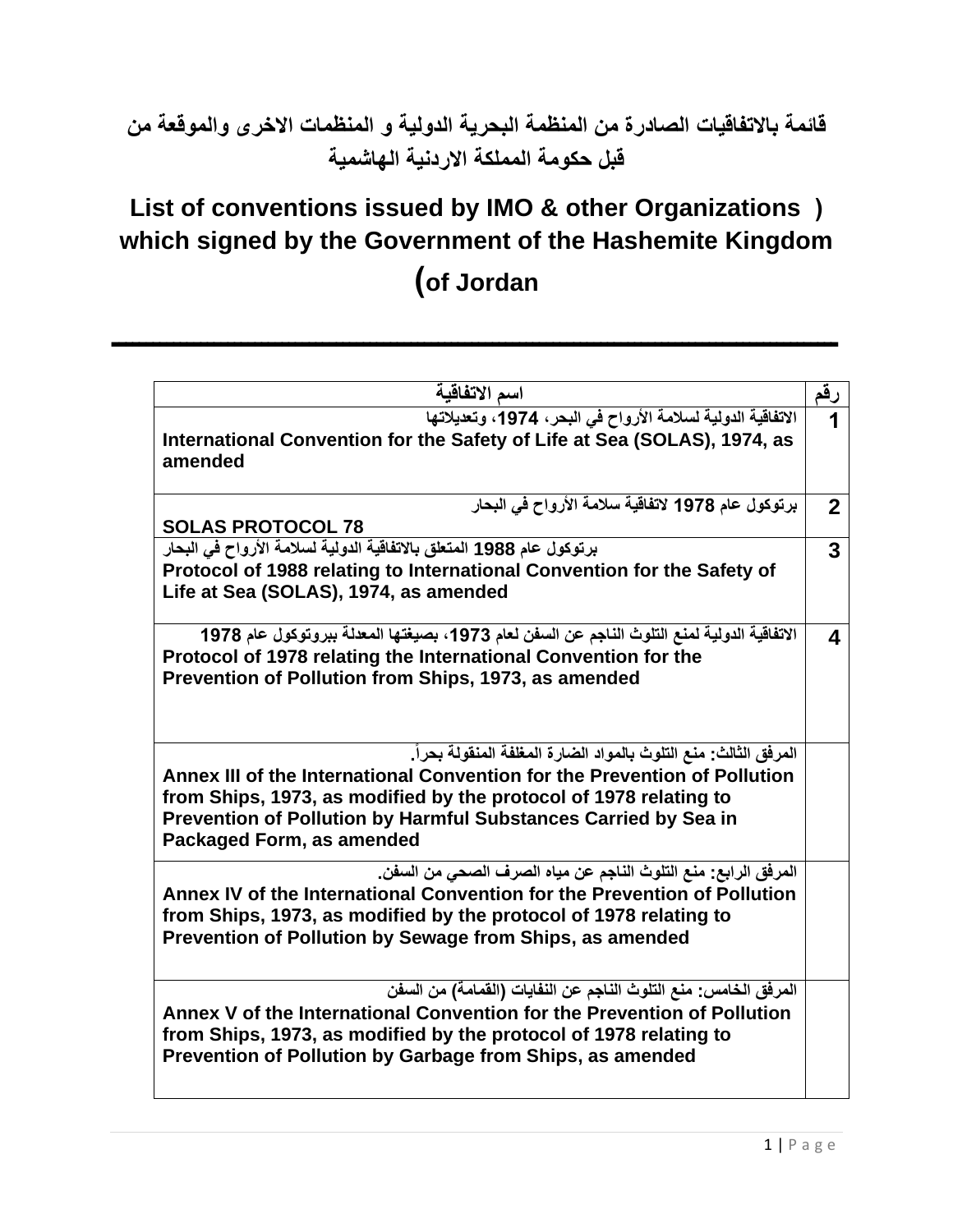| بروتوكول عام 1997 و المتعلق بمنع تلوث المهواء من السفن                                         | 5              |
|------------------------------------------------------------------------------------------------|----------------|
| Protocol of 1997 to amend f the International Convention for the                               |                |
|                                                                                                |                |
| Prevention of Pollution from Ships, 1973, as modified by the protocol                          |                |
| of 1978 relating to Prevention of Air Pollution from Ships, as amended                         |                |
|                                                                                                |                |
|                                                                                                |                |
| الاتفاقية الدولية لمعايير التدريب واصدار الشهادات واعمال النوبات للعاملين في البحر لعام 1978 و | 6              |
| تعديلاتها                                                                                      |                |
|                                                                                                |                |
| International Convention on Standards of Training, Certification and                           |                |
|                                                                                                |                |
| Watchkeeping for Seafarers (STCW), 1978 as amended,                                            |                |
|                                                                                                |                |
| اتفاقية تسهيل حركة الملاحة الدولية لعام 1965                                                   | $\overline{7}$ |
| Convention on Facilitation of International Maritime Traffic, 1965 as,                         |                |
|                                                                                                |                |
| amended                                                                                        |                |
| الاتفاقية الدولية لخطوط التحميل لعام 1966                                                      | 8              |
| International Convention on Load Lines , 1966 (LL 1966)                                        |                |
|                                                                                                |                |
| بروتوكول عام 88 والخاص بالاتفاقية الدولية لخطوط التحميل                                        |                |
|                                                                                                | 9              |
| Protocol of 1988 relating to International Convention on Load                                  |                |
| Lines , 1966 (LL PROT 1988)                                                                    |                |
| اللوائح الدولية لمنع التصادم فى البحر ,وتعديلاتها                                              | 10             |
| International Regulations for Preventing Collisions at Sea, 1972 as amended                    |                |
| (COLREG 1972)                                                                                  |                |
|                                                                                                |                |
|                                                                                                |                |
| اتفاقية المنظمة الدولية للاتصالات المتنقلة بالأقمار الصناعية                                   | 11             |
| <b>Convention on the International Mobile Satellite Organization</b>                           |                |
|                                                                                                |                |
| الاتفاقية الدولية لسلامة الحاويات لعام 1972 ،وتعديلاتها                                        | 12             |
| International Convention for Safe Containers (CSC), 1972, as amended                           |                |
|                                                                                                |                |
|                                                                                                |                |
| اتفاقية الدولية لقمع الأعمال غير المشروعة الموجهة ضد سلامة الملاحة البحرية                     | 13             |
| Convention for the Suppression of Unlawful Acts Against the Safety of                          |                |
| <b>Maritime Navigation(SUA)</b>                                                                |                |
|                                                                                                |                |
| بروتوكول لقمع الأعمال غير المشروعة الموجهة ضد سلامة المنصات الثابتة القائمة في الجرف القاري    | 14             |
|                                                                                                |                |
| لعام 1988                                                                                      |                |
| Protocol for the Suppression of Unlawful Acts Against the Safety of Fixed                      |                |
| <b>Platforms located on the Continental Shelf, 1988</b>                                        |                |
| الاتفاقية الدولية للبحث والإنقاذ البحري لعام 1979                                              | 15             |
| International Convention on Maritime Search and Rescue (SAR), 1979                             |                |
|                                                                                                |                |
|                                                                                                |                |
| الاتفاقية الدولية للاستعداد والتصدى للتلوث الزيتى 90                                           | 16             |
| International Convention on Oil Pollution Preparedness, Response and                           |                |
| Co-operation (OPRC), 1990                                                                      |                |
| الاتفاقية الدولية بشأن ضبط النظم لسفن لالتصاق الشوائب لعام 2001                                | 17             |
|                                                                                                |                |
| International Convention on the Control of Harmful Anti-fouling                                |                |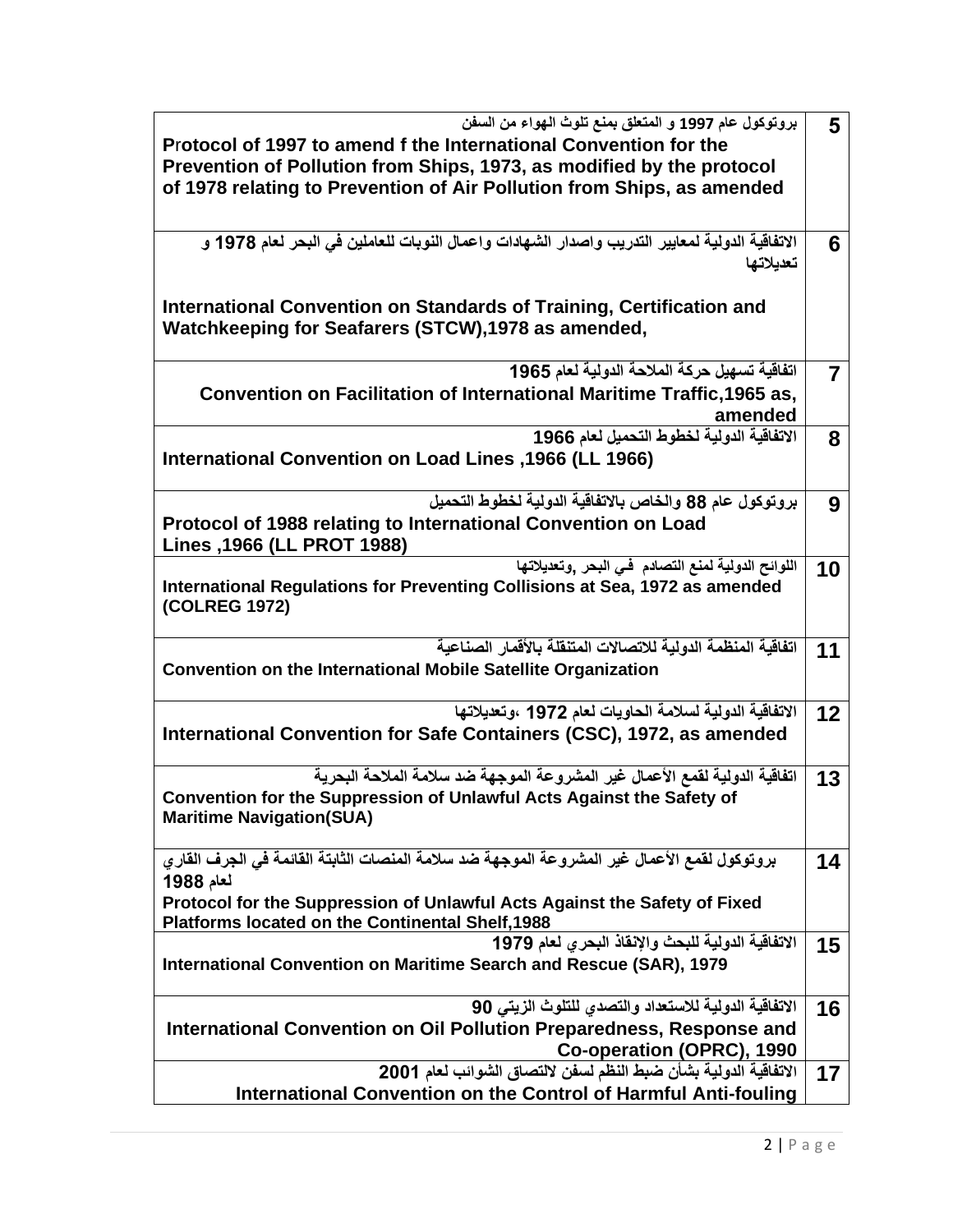| Systems on Ships (AFS), 2001                                                                                                                                     |    |
|------------------------------------------------------------------------------------------------------------------------------------------------------------------|----|
| الاتفاقية الدولية لضبط وإدارة مياه الاتزان وإدارة مياه الصابورة والرواسب في السفن                                                                                | 18 |
| International Convention for the Control and Management of Ships'                                                                                                |    |
| <b>Ballast Water&amp; Sediments, 2004</b>                                                                                                                        |    |
| اتفاقية منع التلوث البحري الناجم عن قلب النفايات و المواد الاخرى لعام1972 ،وتعديلاتها                                                                            | 19 |
| Convention on the Prevention of Marine Pollution by Dumping of                                                                                                   |    |
| Wastes and Other Matter, 1972, as amended                                                                                                                        |    |
| اتفاقية أثينا لنقل الركاب و أمتعتهم في البحر لعام 1974                                                                                                           | 20 |
| Athens Convention relating to the Carriage of Passengers and their                                                                                               |    |
| Luggage by Sea (PAL), 1974                                                                                                                                       |    |
|                                                                                                                                                                  |    |
| الاتفاقية الدولية للمسؤولية المدنية عن أضرار التلوث الزيتي لعام 1969                                                                                             | 21 |
| <b>International Convention on Civil Liability for Oil Pollution</b>                                                                                             |    |
| Damage (CLC), 1969                                                                                                                                               |    |
| * تم الانسحاب من الاتفاقية و الانضمام الى البرتوكول لعام <mark>1992</mark><br>الاتفاقية الدولية بشان المسؤولية المدنية عن أضرارالتلوث بوفود السفن الزيت <i>ى</i> |    |
|                                                                                                                                                                  | 22 |
| International Convention on Civil Liability for Bunker Oil Pollution Damage,                                                                                     |    |
| 2001                                                                                                                                                             |    |
| برتوكول عام 1992 لتعديل الاتفاقية المسؤولية المدنية من أضرار التلوث بالزيتي لعام 1969                                                                            |    |
| Protocol of 1992 to amend the International Convention on Civil                                                                                                  | 23 |
| <b>Liability for Oil Pollution Damage, 1969</b>                                                                                                                  |    |
|                                                                                                                                                                  |    |
| اتفاقية نيروبي الدولية لإزالة الحطام لعام 2007                                                                                                                   | 24 |
| Nairobi International Convention on the Removal of Wrecks, 2007                                                                                                  |    |
|                                                                                                                                                                  |    |
| اتفاقية الأمم المتحدة لقانون البحار المورخة في 10 كانون الاول لعام 1982                                                                                          | 25 |
|                                                                                                                                                                  |    |
| United Nations Convention on the Law of the Sea of 10 December 1982                                                                                              |    |
| اتفاقية الأمم المتحدة للنقل البحر ى للبضائع لسنة 1978(قواعد هامبورغ)                                                                                             | 26 |
|                                                                                                                                                                  |    |
| United Nation Convention on the Carriage of Goods by Sea (1978)                                                                                                  |    |
| اتفاقيه العمل الدوليه رقم (147) لسنة 1976 اتفاقيه تتعلق بالمعايير الدنيا الواجب مراعاتها في السفن                                                                | 27 |
| التجار بة                                                                                                                                                        |    |
| <b>International Labour Convention in Merchant Shipping (Minimum</b>                                                                                             |    |
| Standards ) Convention, 1976 (No.147)                                                                                                                            |    |
| اتفاقية العمل الدولية رقم (185) لسنة 2003 بشأن وثائق هوية البحارة                                                                                                | 28 |
| <b>International Labour Convention in Seafarers' Identity Documents</b>                                                                                          |    |
| Convention (Revised), 2003 (No.185)                                                                                                                              |    |
|                                                                                                                                                                  |    |
| اتفاقية العمالة البحرية لعام 2006<br><b>Maritime Labour Convention 2006</b>                                                                                      | 29 |
|                                                                                                                                                                  |    |
| الاتفاقية الدولية للإنقاذ لعام،1989                                                                                                                              | 30 |
| <b>International Convention on Salvage (SALVAGE), 1989</b>                                                                                                       |    |
|                                                                                                                                                                  |    |
| الاتفاقية الدولية لقياس حمولة السفن لعام،1969                                                                                                                    | 31 |